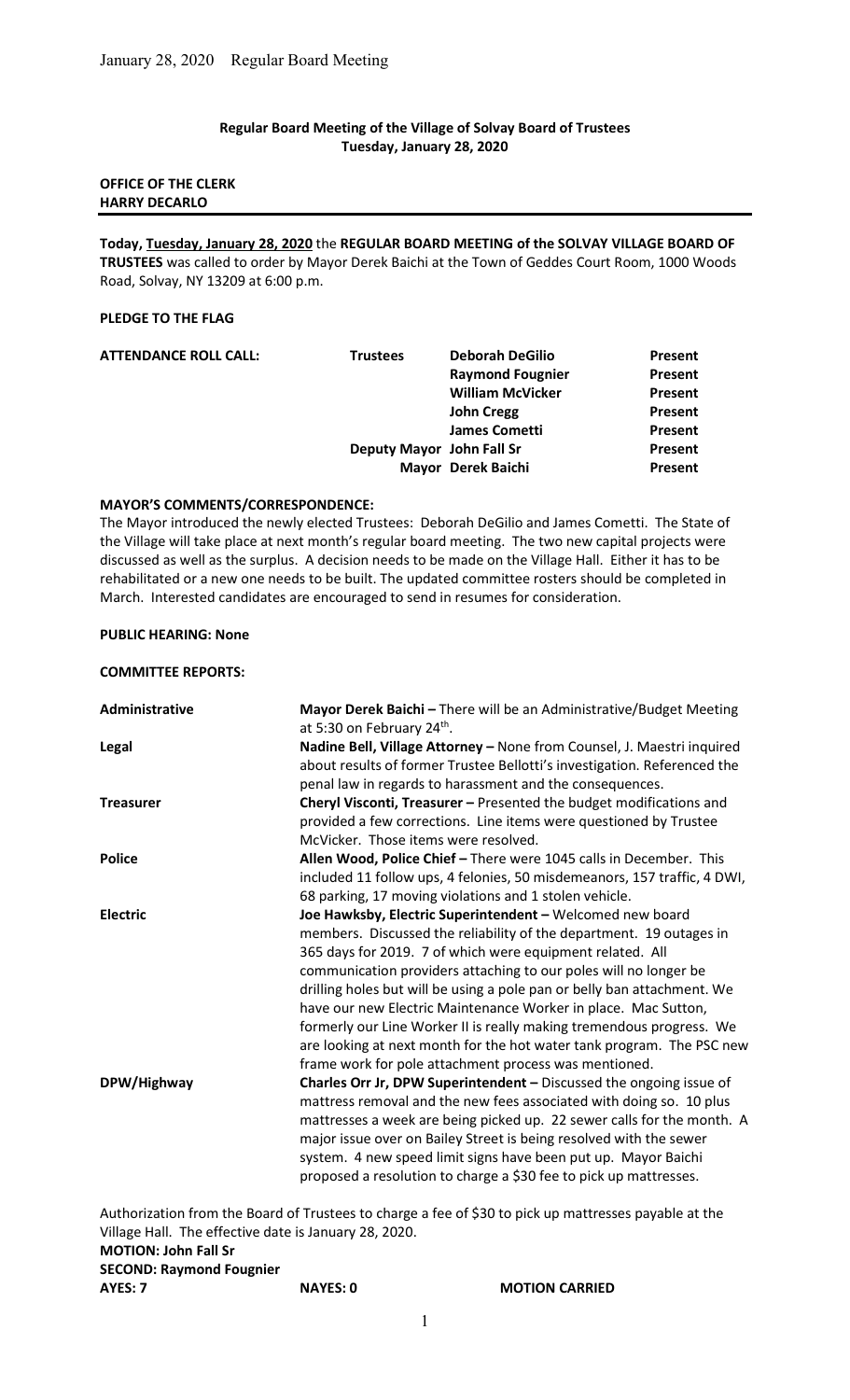| Library                        | Dan Golden, Library Director - We have scheduled the next Solvay Local<br>Business Mixer and Networking for Tuesday, May 12 at 2pm. We ask<br>the help of the Village of Solvay, the Town of Geddes and local<br>businesses to make this program a success, thereby showcasing all the<br>Library and the Village have to offer. Here are some upcoming<br>programs: Armchair Travel and Coffee - First Tuesday of every month-<br>2:00p.m. - 4:00 p.m. A monthly travel program where we will "visit"<br>different countries and learn about different cultures at the comfort of<br>our library. The next stop is Italy. Chair Yoga at the Library-every<br>Wednesday at 4p.m. Learn to stretch and relax at your local library.<br>After School Gaming and Streaming - Every Thursday from 4:00 p.m. -<br>4:45 p.m. This is a new program by our Own Brian Rowlands. Starting in<br>February, kids and teens can come play games on their phones, tablets,<br>Nintendo Wii or Switch, Beyblades, Pokemon cards or even old school<br>board games. There will also be time when we stream Netflix and your<br>favorite channels on YouTube. Irish Dance with Rince Na Sonas-<br>Saturday, March 7, 2p.m. An afternoon of traditional Irish dance and<br>folk music. |
|--------------------------------|-----------------------------------------------------------------------------------------------------------------------------------------------------------------------------------------------------------------------------------------------------------------------------------------------------------------------------------------------------------------------------------------------------------------------------------------------------------------------------------------------------------------------------------------------------------------------------------------------------------------------------------------------------------------------------------------------------------------------------------------------------------------------------------------------------------------------------------------------------------------------------------------------------------------------------------------------------------------------------------------------------------------------------------------------------------------------------------------------------------------------------------------------------------------------------------------------------------------------------------------------------------------------|
| Codes                          | Anthony Alberti - Reported that the new software "Citygov" is now<br>working to assist codes department.                                                                                                                                                                                                                                                                                                                                                                                                                                                                                                                                                                                                                                                                                                                                                                                                                                                                                                                                                                                                                                                                                                                                                              |
| <b>Stormwater/Montrose Ave</b> | Mark Malley, Village Engineer - None                                                                                                                                                                                                                                                                                                                                                                                                                                                                                                                                                                                                                                                                                                                                                                                                                                                                                                                                                                                                                                                                                                                                                                                                                                  |
| <b>Celebrations</b>            | Mayor Derek Baichi - With the proposed extension of the NYS Fair, the<br>field days has been moved to August $6th$ , $7th$ and $8th$ . Plan on 3 days of<br>rides, bands, fireworks and so much more.                                                                                                                                                                                                                                                                                                                                                                                                                                                                                                                                                                                                                                                                                                                                                                                                                                                                                                                                                                                                                                                                 |
| <b>Buildings</b>               | John Fall Sr, Trustee - A meeting with the GM of WestRock will take<br>place in February.                                                                                                                                                                                                                                                                                                                                                                                                                                                                                                                                                                                                                                                                                                                                                                                                                                                                                                                                                                                                                                                                                                                                                                             |
| <b>Cost Cutting</b>            | <b>Mayor Derek Baichi</b> – The next meeting is February $10^{th}$ at 5:30.                                                                                                                                                                                                                                                                                                                                                                                                                                                                                                                                                                                                                                                                                                                                                                                                                                                                                                                                                                                                                                                                                                                                                                                           |

#### Additional Resolutions from the Village Board:

Trustee Fougnier motioned for three additional resolutions:

Authorization from the Board of Trustees to collect expenses related to the investigation exonerating Chief Wood of wrongdoing and finding Mayor Baichi the cause of the illegal and unjustified actions taken with respect to the Chiefs employment status. Reimburse the village for the cost of the investigation and attorney's fees costing \$9262.50. Funds shall be received no later than March 2<sup>nd</sup> and deposited in the appropriate budget categories to offset the expenses.

Authorization from the Board of Trustees to collect legal expense related to personal matters of Mayor Derek Baichi. The expenses of \$829.25 shall be received no later than March 2<sup>nd</sup> for improperly investigating slander, defamation and the discipline of an employee who justifiably recorded the Mayor during a department wide meeting impropriety investigating ranting about his sexuality and how he engages with women in a derogatory manner.

Authorization form the Board of Trustees to lodge a vote of no confidence of Mayor Baichi.

#### No Second was made for the above resolutions.

#### PETITIONS:

John McPeak, Resident expressed that Trustee Fougnier could get 4 votes and this is a very serious matter. You are asking the mayor to pay back money used for a third-party investigation.

Resolved that this Board of Trustees move into Executive Session to discuss a personnel matter at 7:10 p.m.

MOTION: John Fall Sr SECOND: John Cregg AYES: 7 NAYES: 0 MOTION CARRIED

Resolved that the Executive Session be closed and that this Board return to the regular meeting at 7:52 p.m.

MOTION: John Fall Sr SECOND: John Cregg AYES: 7 NAYES: 0 MOTION CARRIED

No action was taken at the Executive session meeting.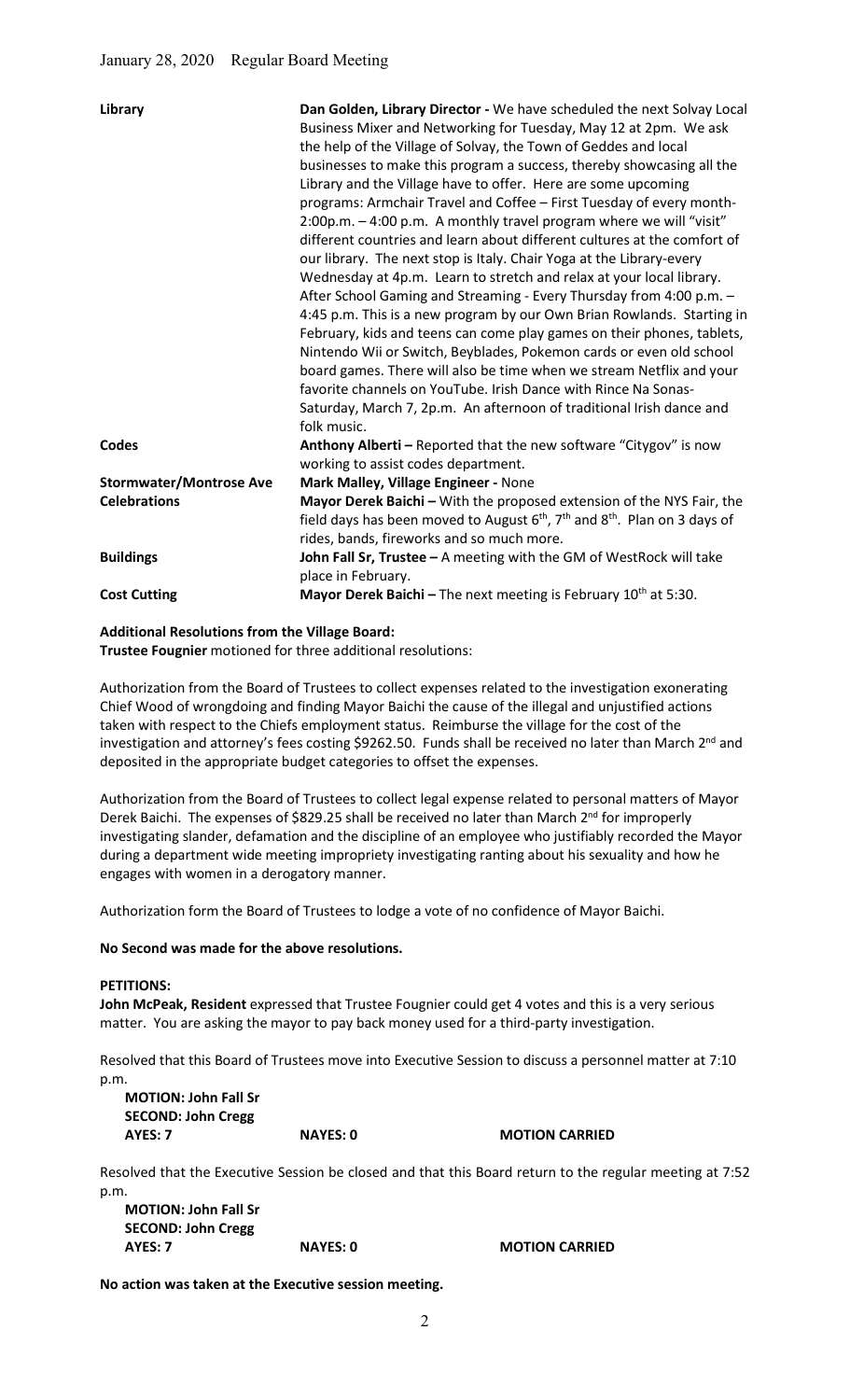# PETITIONS (Continued):

Mayor Baichi stated that there was miscommunication and we are now working together. No problem with Chief Wood, you are doing a good job. Please remove the three additional resolutions motioned for by Trustee Fougnier and 17 and 18 that were already on the agenda. We are not going to discuss any further. They are now off the docket and are retracted.

Jeffrey Smith, Resident discussed Neighborhood Watch and how the program is progressing. In the process of joining the national sheriff's department neighborhood watch. We have already joined the Onondaga County Sheriffs Neighborhood Watch. We have been provided new signs. Additional information and stickers are available to the public. The Solvay Neighborhood Watch is on Facebook.

Joe Britton, Resident stated that some items I cannot discuss because they are no longer resolutions. Questioned the actual dollar amount we have spent on legal, specifically investigating trustee misconduct. What are the village tax payer responsible for after this investigation? These next items are just observations. Body language and party line voting was brought up. Specifically, Trustee Cregg and how he may not always agree to vote party line. Also discussed how Mr. Maestri and how he was referencing legal bills and his interaction with Trustee Fougnier. I felt intimated by Trustee Fougnier by the way he was staring Mr. Maestri down. He would not want anyone to feel intimidated.

Unknown, discussed article in Syracuse.com. Asked if Lisa Ligoci and Bill Ekstrand were still on the codes committee.

### RESOLUTIONS:

| 1. | Authorization from the Board of Trustees to pay C&S Engineers \$7187.50 for services rendered<br>from 12/1/19 to 12/31/19. (Total Cost to the Village is: \$5267.50) |                                                                                      |                                                                                                                                                                                                            |  |  |  |
|----|----------------------------------------------------------------------------------------------------------------------------------------------------------------------|--------------------------------------------------------------------------------------|------------------------------------------------------------------------------------------------------------------------------------------------------------------------------------------------------------|--|--|--|
|    |                                                                                                                                                                      | Below are the specific projects that will be reimbursed through Grant or the County: |                                                                                                                                                                                                            |  |  |  |
|    | $\bullet$                                                                                                                                                            |                                                                                      | Invoice No. 0184670 - Project No. 114.222.001 - Aquatic Spray Park - Sam Grant                                                                                                                             |  |  |  |
|    | $\bullet$                                                                                                                                                            | Invoice No. 0184675 - Project No. 114.233.001 - Electric Department                  |                                                                                                                                                                                                            |  |  |  |
|    | <b>MOTION: John Fall Sr</b>                                                                                                                                          |                                                                                      |                                                                                                                                                                                                            |  |  |  |
|    | <b>SECOND: William McVicker</b>                                                                                                                                      |                                                                                      |                                                                                                                                                                                                            |  |  |  |
|    | AYES: 7                                                                                                                                                              | <b>NAYES: 0</b>                                                                      | <b>MOTION CARRIED</b>                                                                                                                                                                                      |  |  |  |
| 2. | provided to the Board of Trustees.<br><b>MOTION: William McVicker</b><br><b>SECOND: John Cregg</b>                                                                   |                                                                                      | Authorization from the Board of Trustees to pay Costello, Cooney & Fearon, PLLC \$10,870.75 for<br>services rendered for the month of December 2019. A detailed list of charges has been                   |  |  |  |
|    | AYES: 7                                                                                                                                                              | <b>NAYES: 0</b>                                                                      | <b>MOTION CARRIED</b>                                                                                                                                                                                      |  |  |  |
| 3. | <b>MOTION: John Fall Sr</b><br><b>SECOND: Raymond Fougnier</b><br>AYES: 7                                                                                            | <b>NAYES: 0</b>                                                                      | Authorization from the Board of Trustees to approve the minutes from the December 17, 2019<br>Regular Village Board Meeting and the Reading of the Minutes be herewith dispensed.<br><b>MOTION CARRIED</b> |  |  |  |
|    |                                                                                                                                                                      |                                                                                      |                                                                                                                                                                                                            |  |  |  |
| 4. | <b>MOTION: Raymond Fougnier</b><br><b>SECOND: William McVicker</b>                                                                                                   |                                                                                      | Authorization from the Board of Trustees to approve the minutes from the January 7, 2020<br>Special Board/Organizational Meeting and the Reading of the Minutes be herewith dispensed.                     |  |  |  |
|    | AYES: 7                                                                                                                                                              | <b>NAYES: 0</b>                                                                      | <b>MOTION CARRIED</b>                                                                                                                                                                                      |  |  |  |
| 5. | <b>MOTION: John Fall Sr</b><br><b>SECOND: James Cometti</b>                                                                                                          | Enforcer with an effective date of January 29, 2020.                                 | Authorization from the Board of Trustees to approve Anthony Alberti as a Part Time Codes                                                                                                                   |  |  |  |
|    | AYES: 7                                                                                                                                                              | <b>NAYES: 0</b>                                                                      | <b>MOTION CARRIED</b>                                                                                                                                                                                      |  |  |  |
| 6. | <b>MOTION: John Cregg</b><br><b>SECOND: James Cometti</b>                                                                                                            | Vin # 2FABP7BV2BX114405 to Auctions International.                                   | Authorization from the Board of Trustees to send the 2011 Ford Crown Victoria 4DSD,                                                                                                                        |  |  |  |
|    | AYES: 7                                                                                                                                                              | <b>NAYES: 0</b>                                                                      | <b>MOTION CARRIED</b>                                                                                                                                                                                      |  |  |  |
|    |                                                                                                                                                                      |                                                                                      |                                                                                                                                                                                                            |  |  |  |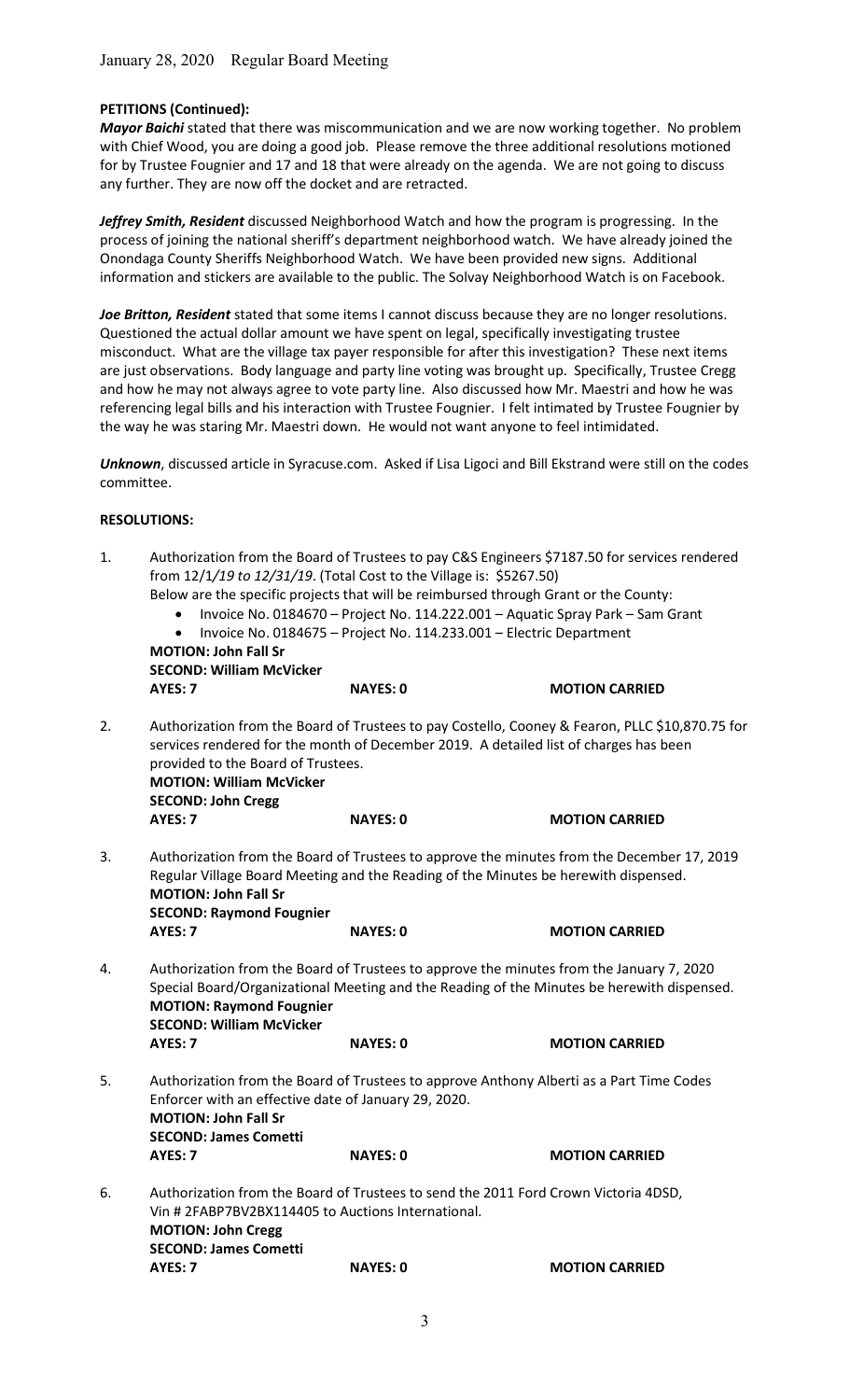7. Authorization from the Board of Trustees declaring a Salting Agreement with the Solvay Fire Dept. to be a Type 2 action for purposes of SEQR and authorization to renew an Agreement with the Solvay Fire Dept. whereby, the Village may use the Fire Dept. building for some meetings, as needed and in return, the Village agrees to conduct salting operations at the Fire Dept.'s parking lots at 1925 Milton Ave. all in accordance with the proposed Salting Agreement which has been circulated to the Village Board of Trustees.

| <b>MOTION: James Cometti</b> |
|------------------------------|
| <b>SECOND: John Cregg</b>    |
| AYES: 7                      |

NAYES: 0 MOTION CARRIED

**Newly** 

- 8. Authorization from the Board of Trustees declaring an Intermunicipal Agreement between the Village and the Town of Geddes related to the sharing of equipment to be a Type 2 action for purposes of SEQR and authorization to renew the Intermunicipal Agreement with the Town of Geddes with regard to sharing DPW/Highway equipment, all in accordance with a proposed Intermunicipal Agreement that has been circulated to the Village Board of Trustees. MOTION: John Cregg SECOND: Raymond Fougnier AYES: 7 NAYES: 0 MOTION CARRIED
- 9. Authorization from the Board of Trustees declaring an Intermunicipal Agreement between the Village and the Town of Geddes related to the disposal of yard waste to be a Type 2 action for purposes of SEQR and authorization to renew an agreement with the Town of Geddes for the disposal of Village yard waste, all in accordance with a proposed Agreement that has been circulated to the Village Board of Trustees. MOTION: Raymond Fougnier SECOND: John Fall Sr No Vote Took Place. MOTION TO TABLE: John Fall Sr SECOND: Raymond Fougnier 7-0 Vote, Motion Carried
- 10. Authorization from the Board of Trustees to approve and ratify the County's determination that adoption of the "2019 Onondaga County Multi-Jurisdictional Hazard Mitigation Plan Update" is a Type II action pursuant to the State Environmental Quality Review Act (SEQRA) and an exempt activity pursuant to the National Environmental Policy Act (NEPA), therefore concluding the environmental review of this action and further authorization for the Village of Solvay to adopt in its entirety, the 2019 Onondaga County Multi-Jurisdictional Hazard Mitigation Plan Update (the "Plan") as the Village's Natural Hazard Mitigation Plan and resolves to execute the actions identified in the Plan that pertain to the Village of Solvay. MOTION: John Cregg SECOND: William McVicker
	- AYES: 7 NAYES: 0 MOTION CARRIED
- 11. Authorization from the Board of Trustees to approve the following budget modifications:

# Village of Solvay General Fund

|                 |                             | (as modified)<br>Current | Proposed          | .<br><b>Modified</b><br><b>Budget</b> |
|-----------------|-----------------------------|--------------------------|-------------------|---------------------------------------|
| <b>Account</b>  | <b>Title</b>                | <b>Budget</b>            | <b>Budget Mod</b> | Amount                                |
| <b>Revenues</b> |                             |                          |                   |                                       |
| 425500 A        | Permits                     | 5,000                    | 1,000             | 6,000                                 |
| 426200 A        | <b>Forfeited Deposits</b>   | 0                        | 8,027             | 8,027                                 |
| 420250 A        | Pool Fees                   | 5,000                    | 322               | 5,322                                 |
| 426800 A        | Insurance Recoveries        | 0                        | 5,000             | 5,000                                 |
| 426900 A        | Other Compensation for Loss | 0                        | 1,000             | 1,000                                 |
| 430050 A        | State Aid-Mortgage Tax      | 40,000                   | (5, 157)          | 34,843                                |
|                 | <b>Total</b>                | 50,000                   | 10,192            | 60,192                                |

Expenses

| 551101<br>Α | <b>Street Maintenance-Wages</b> | 200,000 | 20,000 | 220,000 |
|-------------|---------------------------------|---------|--------|---------|
|             |                                 |         |        |         |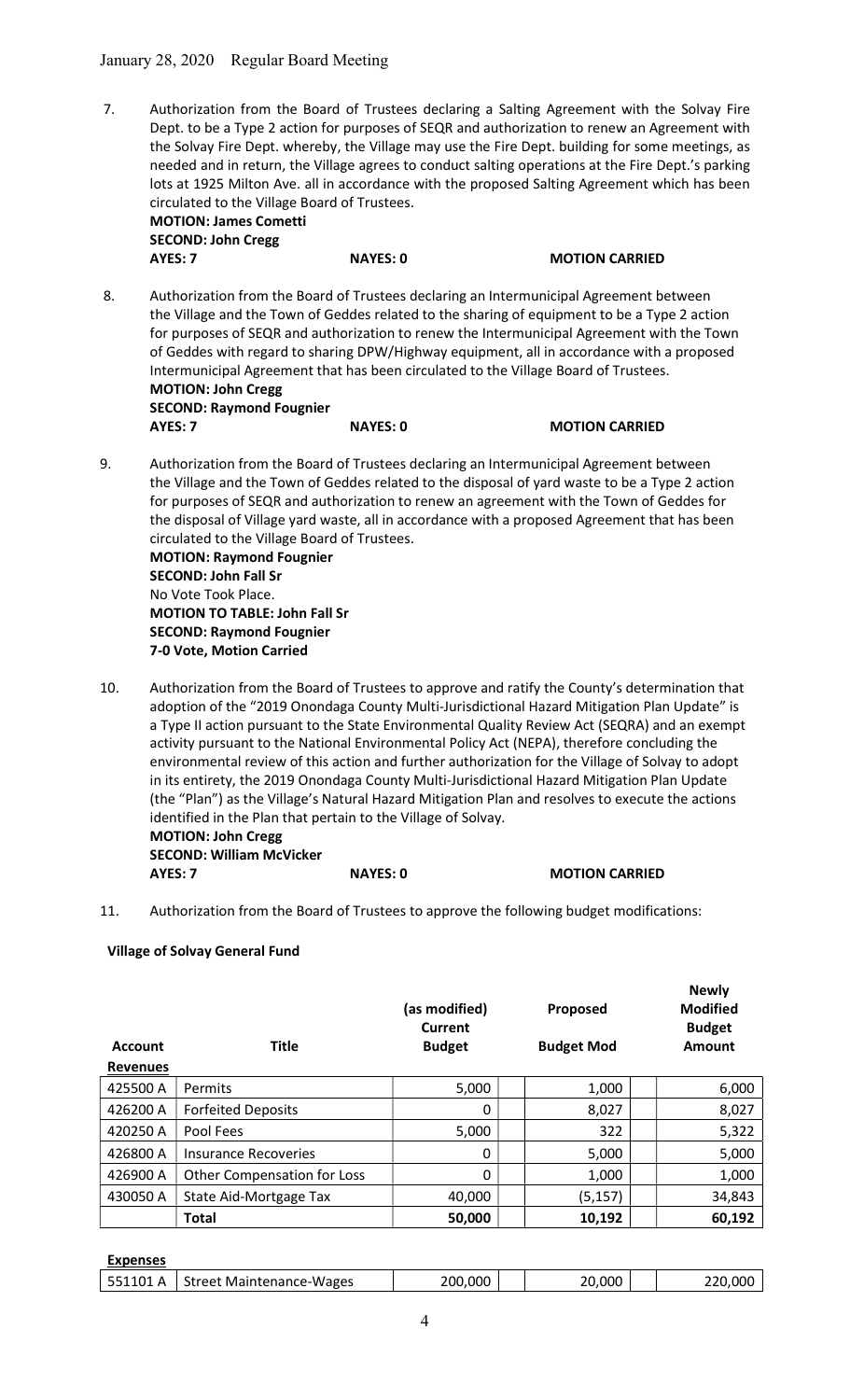January 28, 2020 Regular Board Meeting

| 581701 A | <b>Street Cleaning-Wages</b>     | 78,760     | (20,000)  | 58,760     |
|----------|----------------------------------|------------|-----------|------------|
| 514304 A | Personnel-Other                  | 15,000     | 10,000    | 25,000     |
| 514404 A | Park & Rec-Other                 | 40,000     | 60,000    | 100,000    |
| 519504 A | <b>Taxes on Village Property</b> | 8,400      | 505       | 8,905      |
| 571204 A | Pool-Other                       | 17,760     | 1,310     | 19,070     |
| 581404 A | Storm Sewer-Other                | 5,500      | 2,000     | 7,500      |
| 599019 A | Interfund Transfers              | 23,300     | 32,140    | 55,440     |
| 599000 A | Appropriated Fund Balance        | (187, 287) | (95, 763) | (283,050)  |
|          | <b>Total</b>                     | 201,433    | 10,192    | (211, 625) |

MOTION: John Fall Sr SECOND: William McVicker

AYES: 6 NAYES: 1 (Fougnier) MOTION CARRIED

- 12. Authorization from the Board of Trustees to approve the first DASNY Grant Disbursement in the amount of \$63,375.00 for the Gertrude Park Swimming Pool and Aquatic Spray Park, located on 601 Gertrude Street, Village of Solvay. The Village of Solvay's total grant amount from the Dormitory Authority of the State of New York is \$ 250,000.00. MOTION: Raymond Fougnier SECOND: John Cregg AYES: 7 NAYES: 0 MOTION CARRIED
- 13. Authorization from the Board of Trustees to award the Village of Solvay Gertrude Park Pool Pavilion Rehabilitation to McGinnis Nelson Construction, the only bidder, for the total Lump Sum Price of \$16,000.00. The Pavilion Rehabilitation is part of the Gertrude Park Swimming Pool and Aquatic Spray Park Project. The cost of the pavilion rehabilitation will be reimbursed through the DASNY grant.

 MOTION: William McVicker SECOND: John Fall Sr AYES: 7 NAYES: 0 MOTION CARRIED

14. Authorization from the Board of Trustees to approve and authorize the Mayor's execution of a revocable "License, Indemnification and Hold Harmless Agreement Relating to Encroachment Upon Village Property" to allow a residential garage situated on property located at 409 Center Street, Tax Map No. 005.-07-05.0 to encroach on Village property, such agreement constituting an Unlisted Action for purposes of SEQRA and the Board of Trustees, as Lead Agency, hereby issuing a Negative Declaration relative to same.

 MOTION: Deborah DeGilio SECOND: Raymond Fougnier

| AYES: 7 |  | <b>NAYES: 0</b> | <b>MOTION CARRIED</b> |
|---------|--|-----------------|-----------------------|
|         |  |                 |                       |

- 15. Authorization from the Board of Trustees to retain the services of a licensed land surveyor and a licensed appraiser to provide certain surveys for three properties in the Village in an amount not to exceed \$10,000 and appraisals for those surveyed properties in an amount not to exceed \$10,000, all costs to be paid from the Village Electric Fund. MOTION: John Cregg SECOND: Raymond Fougnier AYES: 7 NAYES: 0 MOTION CARRIED
- 16. Authorization from the Board of Trustees for legal counsel for the Village to proceed with settlement negotiations for a tax certiorari matter, in accordance with correspondence, dated January 27, 2020, from Attorney John Langey. MOTION: James Cometti SECOND: John Fall Sr AYES: 7 NAYES: 0 MOTION CARRIED